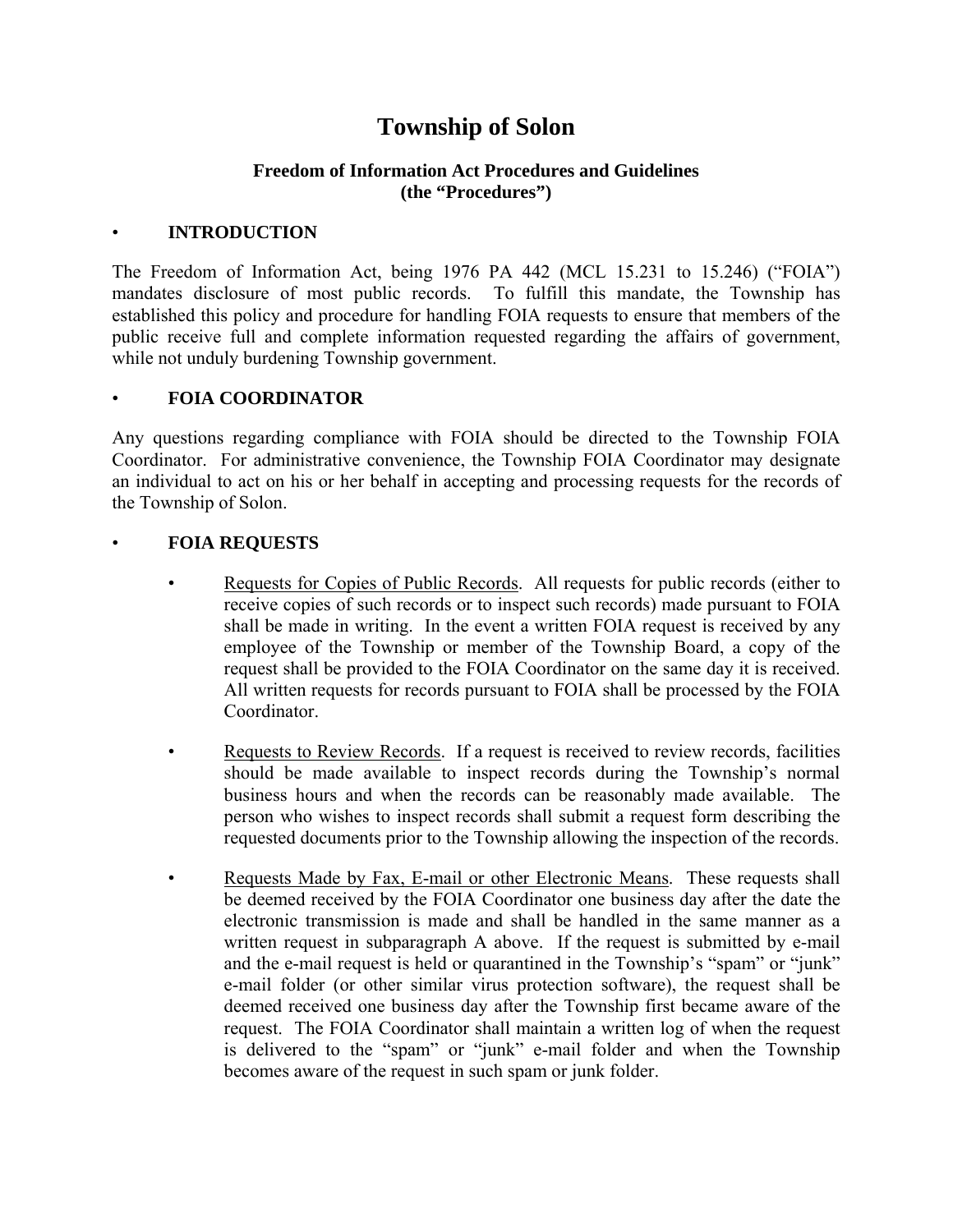- **Informal Request** 
	- The FOIA coordinator or Township staff may provide limited, readily identifiable public records without a written request in case of easily fulfilled, non-repetitive requests for information. Examples of documents which may be provided without the necessity of a written FOIA request include, but are not limited to:
		- For an individual: Such documents which according to law are to be made available without the necessity of a FOIA request, such as the current Township property tax assessment roll and a property tax assessment card.
		- A single set of meeting minutes for a meeting held within the prior twelve (12) months which are requested by specific date.
		- Ordinances which are identified by specific name or number.
		- Similar records which can be readily provided.
	- Township staff has the discretion to require a formal FOIA request.
	- Oral requests fulfilled under this Section 3 are not considered made under or subject to FOIA. Requesters have the option to make a written FOIA request, if so desired, in accordance with these Procedures.

# • **PROCESSING FOIA REQUESTS**

The FOIA Coordinator shall maintain a log of all written requests received showing the nature and date of the request, determination of disposition, date of disposition and manner of final response to the FOIA request. Requests shall sufficiently describe the record to enable the FOIA Coordinator to identify and locate the record. Forms for utilization of FOIA procedures under these Procedures are available from the FOIA Coordinator and/or Township Clerk.

- Time for Response. The FOIA Coordinator shall, no more than five business days after the request has been made, unless a single extension of not more than ten business days has been issued, or where the time limits have been agreed to upon in writing by the requesting person, provide one of the following responses:
	- Grant the Request. A copy of the request for a public record along with all of the requested documents shall be sent to the person who requested the records on a response for public records form.
	- Deny the Request. The FOIA Coordinator shall sign and state the reasons for denial including an explanation of the requesting person's right to seek a non‐mandatory appeal from the FOIA Coordinator's decision to the Township Board or a judicial review of the decision with the Kent County Circuit Court. Failure to timely respond to the request constitutes denial.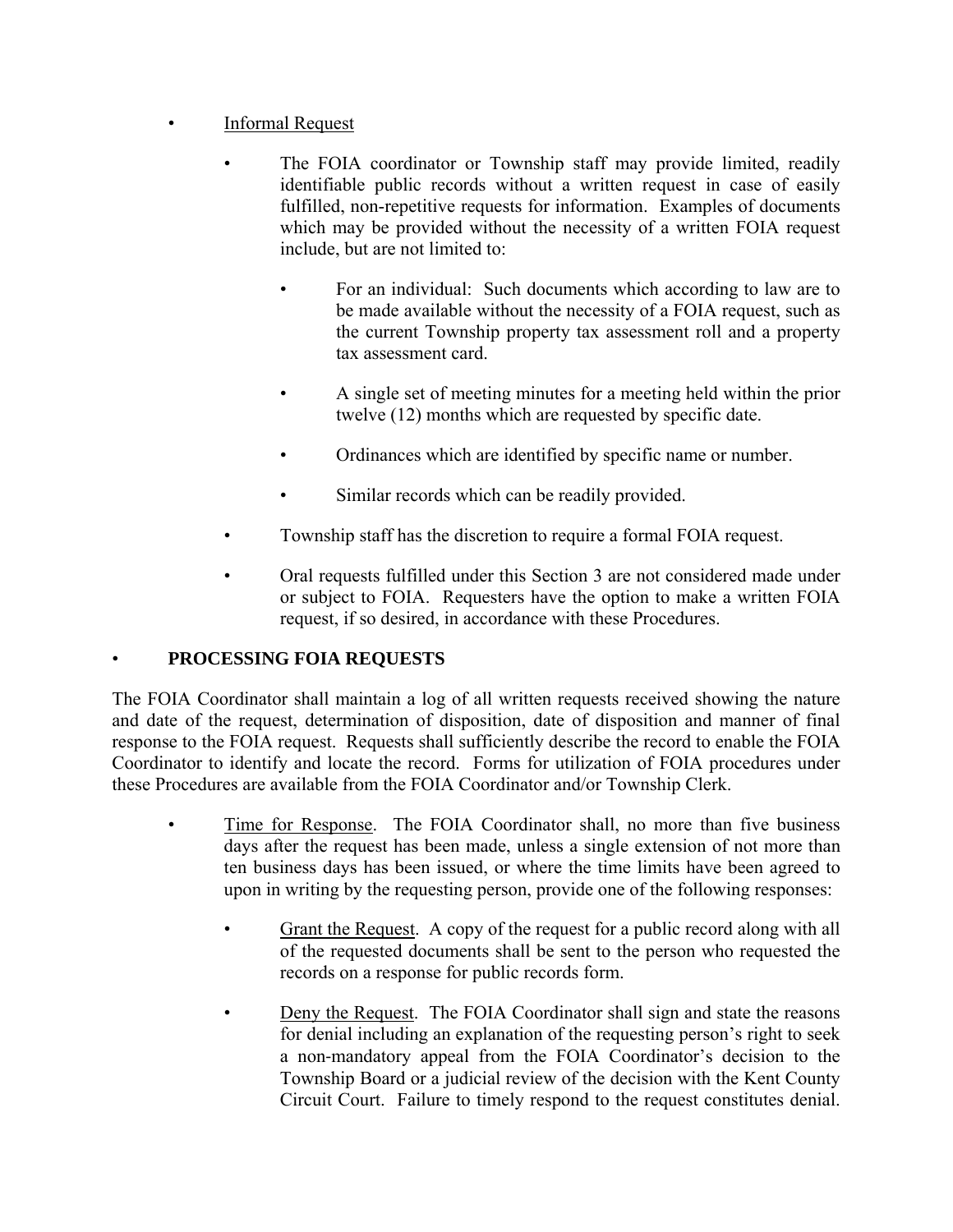Denial may be made because, among other reasons, the record does not exist, it cannot be sufficiently identified from the description contained in the request, or the record is exempt.

• Grant the Request in Part and Issue a Written Notice to the Requesting Person Denying Such a Request in Part. Material which is partially exempt and partially subject to disclosure shall be separated or deleted and the non‐exempt material offered for copying or inspection. A general description of the separated or deleted information shall be provided to the requesting person, unless doing so would reveal the contents of the exempt information.

If the Township issues a ten business day extension, the Township's written response to the FOIA request shall include an estimate as to when the Township will provide the records to the requesting person.

- Miscellaneous General Requirements for FOIA Requests. FOIA requests shall be handled in one or more of the following ways:
	- Provide a reasonable opportunity and facilities for inspecting and taking notes from the records for the requesting person.
		- Original records shall not be marked, defaced, destroyed, or otherwise altered. Any person examining public records shall bring to the examination only an erasable pencil with which to make notes or lists, etc. No pens or indelible writing instruments are allowed. No notes or writing of any kind shall be made on the documents themselves.
		- A Township official or staff member (if any) must be present at all times during the inspection of Township records if any original records are involved, to protect the records from loss, unauthorized alteration, mutilation, or destruction. In order to defray the Township's cost of this monitoring service, a fee shall be paid to the Township for personnel time, as provided in Section V of these **Procedures**
		- Original records shall not be removed from the area provided for inspection and note taking. Original documents may be removed from and replaced in Township files only by authorized Township officials or personnel.
		- A requesting person may not remove records or files from the area provided for inspection unless those documents are copied specifically for the requesting person by authorized Township officials or personnel.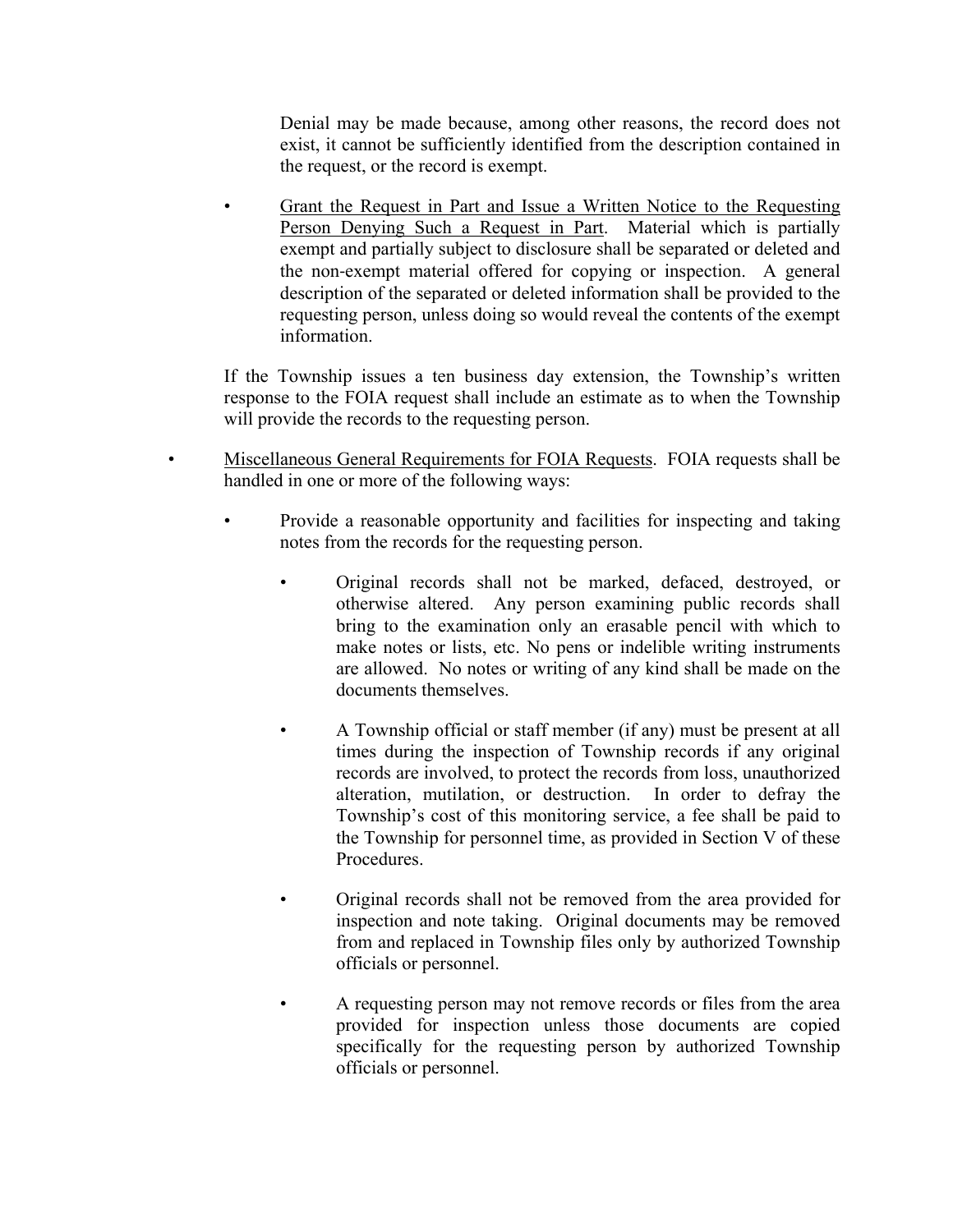- The FOIA Coordinator will determine, on a case-by-case basis, whether a requesting person may inspect an original public record, or only a copy of the record. A fee may be charged for copies made to enable public inspection of records, in accordance with Section V of these Procedures. Situations where original records are likely to require copying prior to inspection include the following:
	- The records include exempt information that must be redacted.
	- The records are old or delicate, or contain information that could not easily be replicated.
	- The records are in digital format or are part of a database not available for public inspection.
	- Providing copies would be less disruptive to the performance of Township functions than providing the necessary staffing for oversight required for inspection of original records.
- A person requesting to inspect Township records must make an appointment with the FOIA Coordinator. Appointments will be scheduled during the Township's regular business hours. The date and time of appointments for inspection will be determined by the FOIA Coordinator.
- The FOIA Coordinator will make reasonable efforts to allow a requesting person to inspect records for up to four hours per appointment; provided, however, that inspections will be cut short, postponed or rescheduled when necessary to avoid unreasonable interference with the Township staff's performance of their primary functions.
- Provide copies of records if so requested. If a fee is charged, a copy of the record shall not be released until a fee has been received or the person making the request demonstrates an inability to pay or is a recipient of public assistance as provided in Article V of these Procedures.
- On a request for records which are issued on a subscription basis, e.g., Township Board meeting minutes, on six‐month renewal subscription basis, a listing of the requesting person's name, address, records subscribed to, charge and expiration date of subscription shall be maintained by the FOIA Coordinator or his/her designee.
- Determine actual cost of mailing, duplication and search time when compiling the record in accordance with Article V of these Procedures.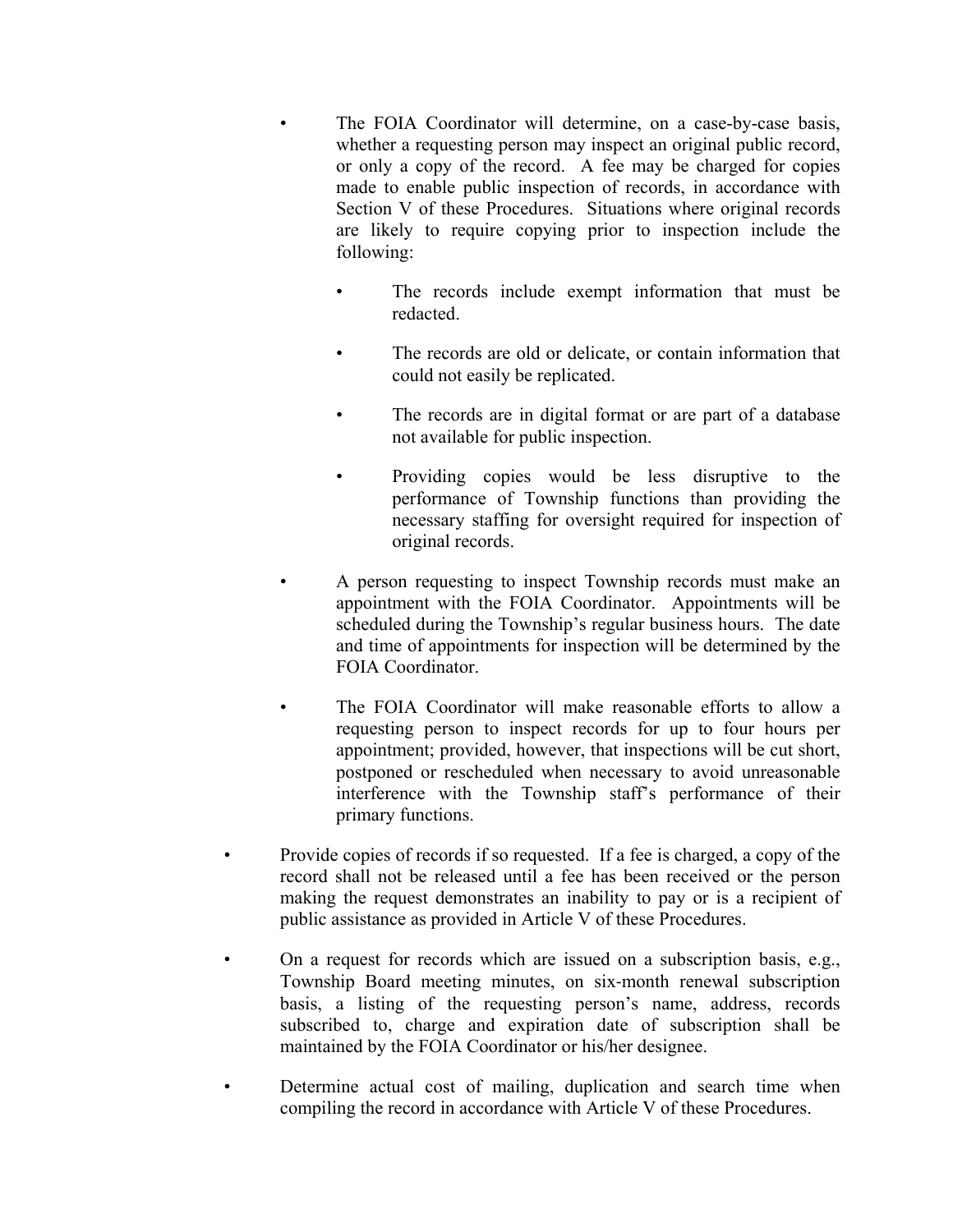- If a fee is charged, the person completing the request shall compute the charges and refer the completed detailed itemization of fees for providing records to the FOIA Coordinator.
- If it is anticipated that a charge will exceed Fifty and  $00/100$  (\$50.00) Dollars, a good faith deposit may be collected from the requesting person prior to the Township fulfilling the request for the records.
	- The deposit cannot exceed one-half of the total anticipated fee.
	- The Township may require payment of a deposit equal to 100% of the estimate charge for fulfilling the requesting person's FOIA request if the requesting person previously failed to pay the total amount due from a prior FOIA request to the Township where:
		- the final fee for the prior written request was not more than 105% of the estimated fee;
		- the public records made available contained the information being sought in the prior written request and are still in the Township's possession;
		- the public records were made available to the requesting person, subject to payment, within the time frame required under FOIA; ninety days have passed since the Township notified the requesting person in writing that the public records were available for pickup or mailing;
		- the requesting person is unable to show proof of prior payment to the Township for the prior records requested; and
		- the Township calculates a detailed itemization, as required under FOIA, that is the basis for the current written request's increased estimated fee deposit.
	- The Township will no longer require an increased estimated fee deposit from a requesting person if any of the following apply:
		- the requesting person is able to show proof of prior payment in full to the Township; or
		- The Township is subsequently paid in full for the applicable prior written request; or
		- Three hundred sixty-five days have passed since the requesting person made the written request for which full payment was not remitted to the Township.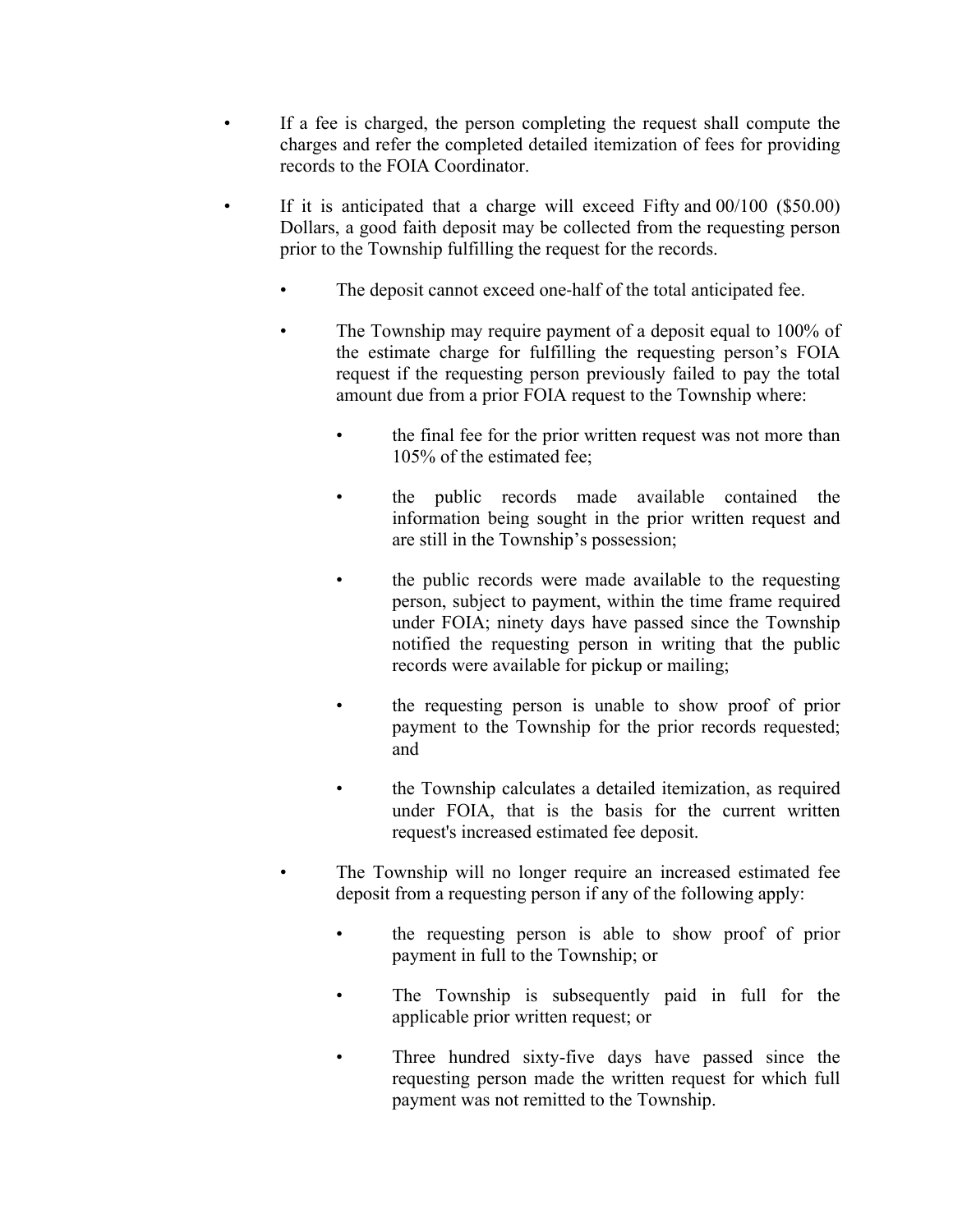- The Township Supervisor shall accept the payment for services rendered and issue a receipt for the same, or, in the few instances where deferred payment is indicated, prepare an invoice and forward it to the requesting person.
- The FOIA does not require the Township to make a compilation, summary or report of the information.
- In accordance with Section  $4(5)$  of FOIA, if a requesting person requests Township records that are publicly available on the Township's website, the Township will notify the requesting person of the web address and location of such records. If the requesting person requests copies of these records, notwithstanding that the records are available on the website, the Township shall provide copies of such records and will charge for such records in accordance with Article V of these Procedures.

# • **FEES AND COSTS**

- In General. The Township may charge the requesting person for a public record search, actual mailing costs, copying charges, and the cost to separate exempt from non-exempt records in accordance with this Article V where the failure to charge a fee would result in unreasonably high costs to the Township because of the nature of the request in the particular instance, and the Township specifically identifies the nature of these unreasonably high costs. It is hereby determined that devoting more than one-half hour to responding to a FOIA request will result in unreasonably high costs to the Township, unless the cost of such search is borne by the requesting person. The Township shall provide a written estimate of such charges (in the form attached to these Procedures as "Attachment A") to the requesting person.
	- Cost of Duplication of Records. The Township may charge for the labor costs directly associated with duplication or publication, including making paper copies, making digital copies, or transferring digital public records to be given to the requesting person on non-paper physical media or through the internet or other electronic means as stipulated by the requesting person.
	- Search, Location and Examination of Records. The Township may charge for the labor costs directly associated with searching for, locating, and examining of public records in conjunction with receiving and fulfilling a granted written request.
	- Separating Exempt from Non-Exempt Records. The Township may charge for the labor costs, including necessary review, if any, directly associated with the separating and deleting of exempt information from nonexempt information. The review and separation of exempt from non-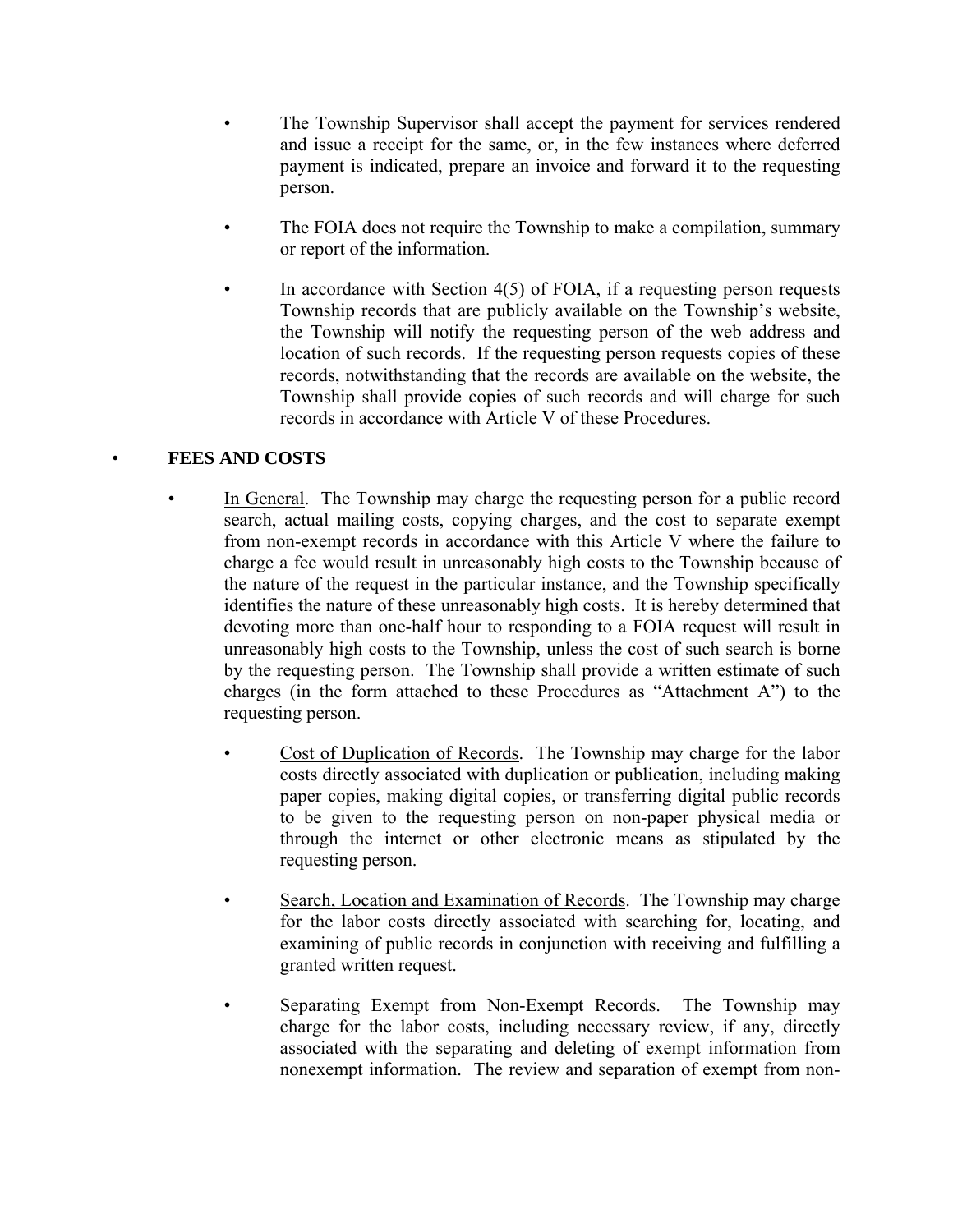exempt information may be performed by a Township official or employee or, if necessary, outside legal counsel.

- For services performed by a Township official or employee, the Township will charge in accordance with Article V.A.4 (below) of these Procedures.
	- For services performed by outside legal counsel, as determined by the FOIA Coordinator on a case-by-case basis, the Township may charge the legal counsel's time; provided, however, that such time to be charged shall not exceed an amount equal to 6 times the thencurrent state minimum hourly wage rate determined under Section 4 of the Workforce Opportunity Wage Act, Act 138 of the Public Acts of Michigan of 2014 ("Act 138"), as that rate may change from time to time. As of the date of adoption of these Procedures, the wage rate is \$8.15. If the rate increases under Act 138, the rate changed under these Procedures shall automatically change without action by the Township Board or amendment of these Procedures. In charging such time for outside legal counsel, the Township will provide notice to the requesting person of the name of the contracted person or firm in the Township's detailed itemization of costs required by the Act. The charges for such services will be billed in increments of 15 minutes or more and all partial time increments will be rounded downward.

No charge will be made for the redaction of documents if the Township previously redacted the public record in question and the redacted version is still in the Township's possession.

The Township shall itemize both the hourly wage and the number of hours charged for these costs.

• Calculation of Labor Costs. The Township will charge the hourly wage of its lowest-paid employee capable of performing the tasks identified in V.A.(1), (2), or (3)a.), above, regardless of whether that person is available or who actually performs the labor. The Township will estimate such labor charges. The labor charges will be billed in increments of 15 minutes or more and all partial time increments will be rounded downward. The Township will itemize both the hourly wage and the number of hours charged for these costs. The Township will include in the applicable labor charge an amount not to exceed one-half (50%) of the applicable hourly wage to cover (or partially cover) the cost of the fringe benefits (if any) for the lowest-paid employee; provided, however, that such amount shall not exceed the actual costs of the fringe benefits. Overtime charges for the applicable employee will not be charged unless the requesting person agrees in writing to pay such charges. The 50% multiplier used to account for the lowest-paid employee's fringe benefits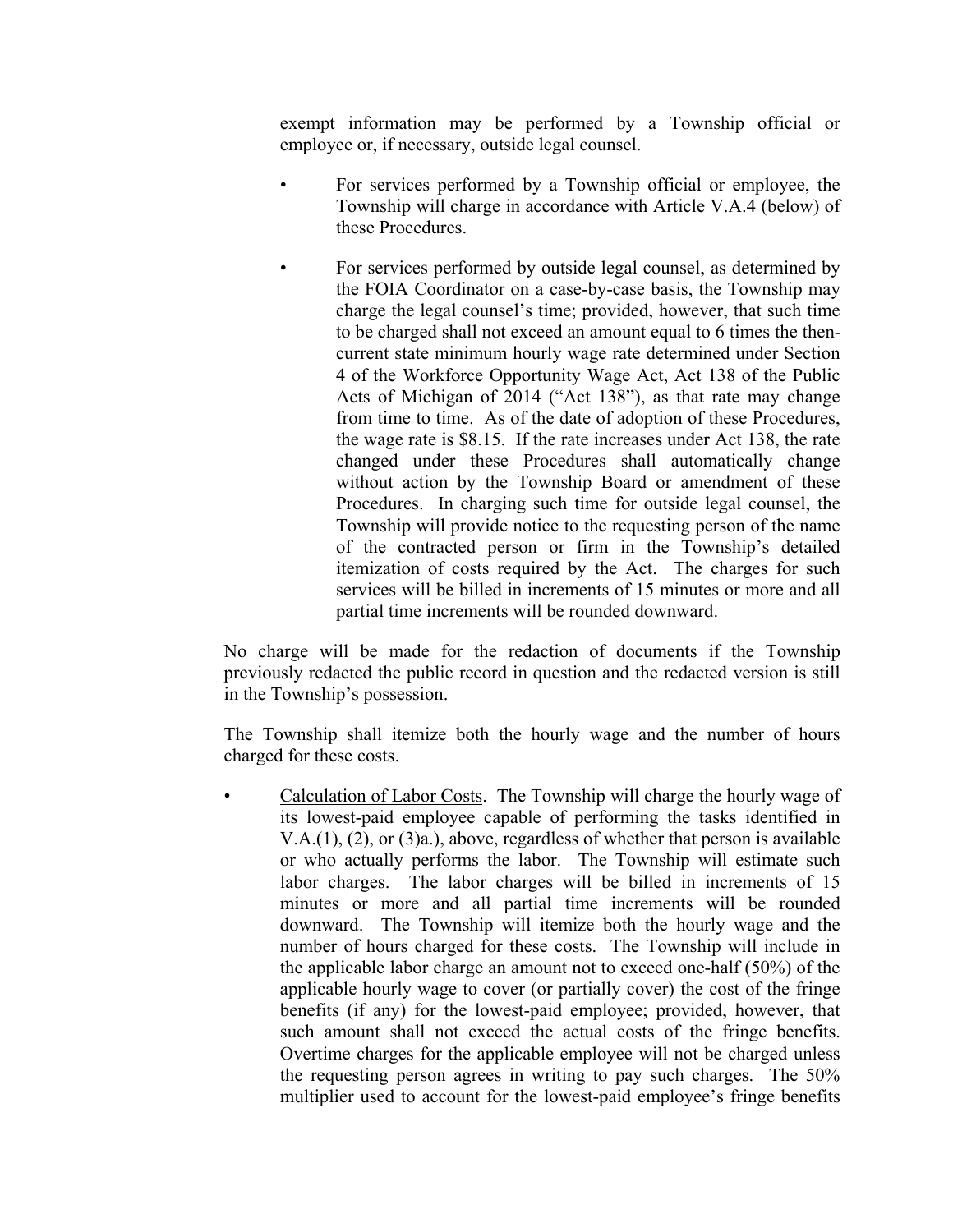is included in the detailed itemization of costs provided by the Township to the requesting person.

- Costs for Mailing of Records. The Township's actual cost of mailing, if any, for sending the records in a reasonably economical and justifiable manner, to the requesting person. The Township will not send documents to the requesting person via overnight delivery service or expedited shipping (or obtain shipping insurance on such mailing) unless the requesting person specifically requests such services in writing and agrees to pay for such costs.
- Copying Charges. The incremental costs of duplication or publication shall be charged at ten cents per 8 1/2″ x 11″ or 8 1/2″ x 14″ sheet of paper. The Township may copy records using double-sided printing, if such capability is available to the Township and cost effective for the Township. If the public records must be sent to a commercial copy center for copying, the requesting person shall reimburse the Township for the Township's actual charges.
- Copies of Specialty Documents/Formats. The Township has limited in-house capabilities for copying photographs, audio or videotapes, microforms, maps or plans. If a person requests that copies be made of these or large documents which must be copied off-site or reproduced in electronic means (and on an electronic storage device, such as a USB drive, CD-ROM, or other device for storage of electronic data), the FOIA Coordinator will determine and assess those costs. If a Township official or employee is required to deliver and/or pick up the public records and/or copies of public records, the labor hours (calculated in accordance with Article V.A.(4), above), spent and applicable mileage (at the then-current IRS mileage reimbursement rate) will be applied to the requesting person's charges for the public records.
- Fee Waiver. The Township may waive all or a portion of the fees for the search and copying of records if the Township determines that a waiver or reduction of the fee is in the public interest because searching for or furnishing copies of the public record can be considered as primarily benefiting the general public. A public record search shall be made and a copy of a public record shall be furnished without charge for the first \$20.00 of the fee in case of indigency, or a non-profit agency formally designated to carry out the activities of the Developmental Disabilities Assistance and Bill of Rights Act of 2000, as provided in Section 4(2) of the Act.

## • **RECORD RETENTION**

The FOIA Coordinator shall maintain all FOIA requests on file for no less than one year.

# • **EXEMPTIONS TO FOIA REQUEST**

The FOIA coordinator may exempt from disclosure any records identified as exempt from disclosure in Section 13 of the FOIA. The FOIA coordinator shall exempt from disclosure: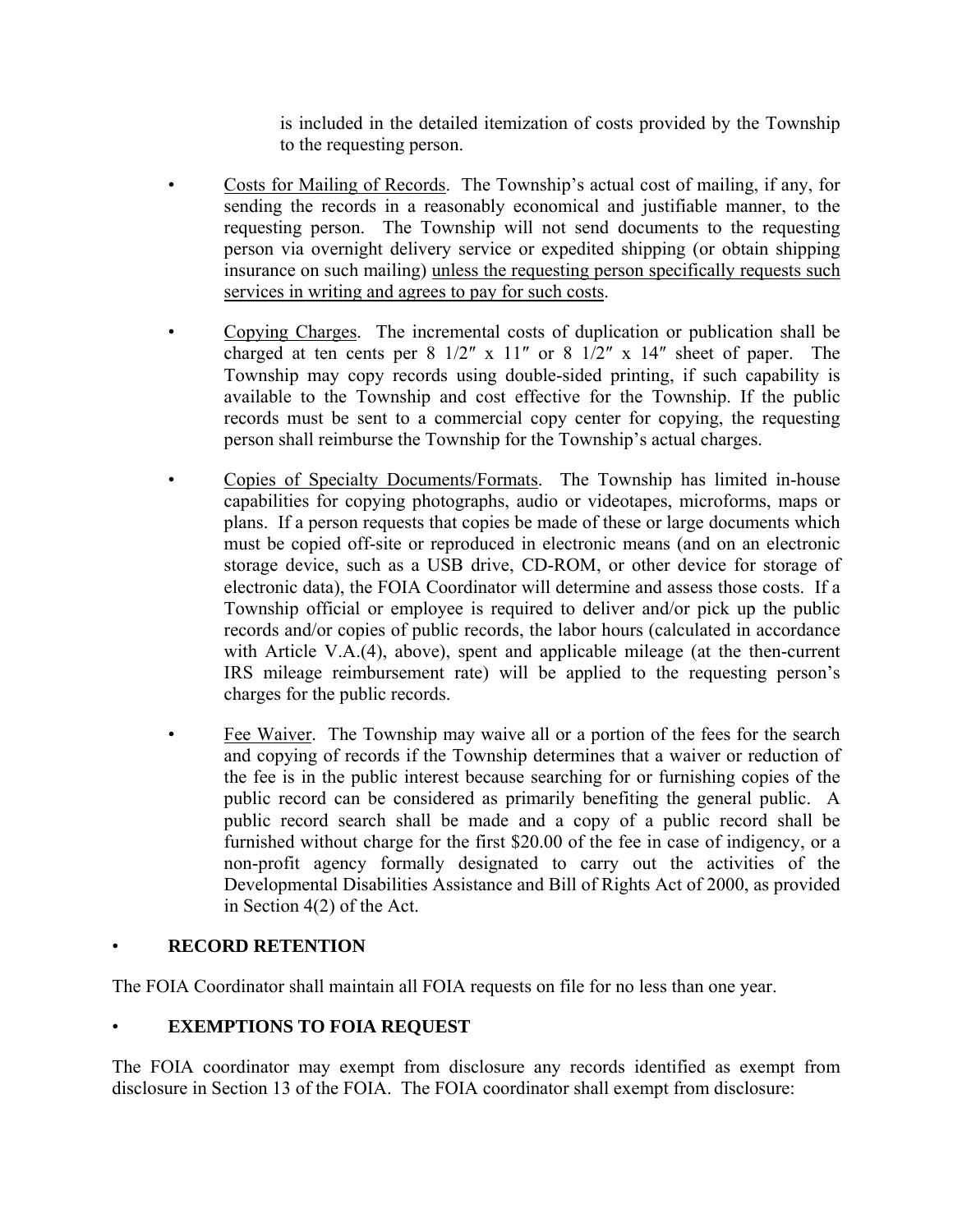- That portion of any public record disclosing a person's social security number.
- Information protected under the Family Educational Rights and Privacy Act of 1974.
- Minutes of any closed session meeting, disclosure of which is prohibited by the Open Meetings Act.
- Any other material, disclosure of which is prohibited by law.

# • **APPEALS**

- Appeal of Denial of Request. If a person's request for a public record is denied, in whole or in part, the person may file a written appeal of the decision in accordance with the following process:
	- The appeal must be submitted in writing to the Township Board, to the attention of Township Supervisor.
	- The written appeal must specifically state the word "appeal" and identify the reason or reasons for the reversal of the denial.
	- Where a written appeal is received by the Township Supervisor consistent with these Procedures and the Act, the Township Board shall either: (a) place the appeal on the agenda for the next regularly scheduled meeting, to be decided within ten business days thereafter; or (b) schedule a special meeting to consider the appeal, which special meeting should be held no later than ten business days following the next regularly scheduled meeting.
	- The Township Board may deliberate and shall take one of the following actions in response to the filing of an appeal:
		- Reverse the denial.
		- Issue a written notice to requesting person affirming the denial.
		- Reverse the denial in part and issue a written notice to the requesting person affirming the denial in part.
		- Under unusual circumstances, issue a notice extending not more than ten business days the period during which the Township Board shall respond to the written appeal. Only one written notice extending the response time is allowed.
- Fee Appeal. A requesting person may appeal the amount of a fee if that fee exceeds the amount permitted under these Procedures and FOIA.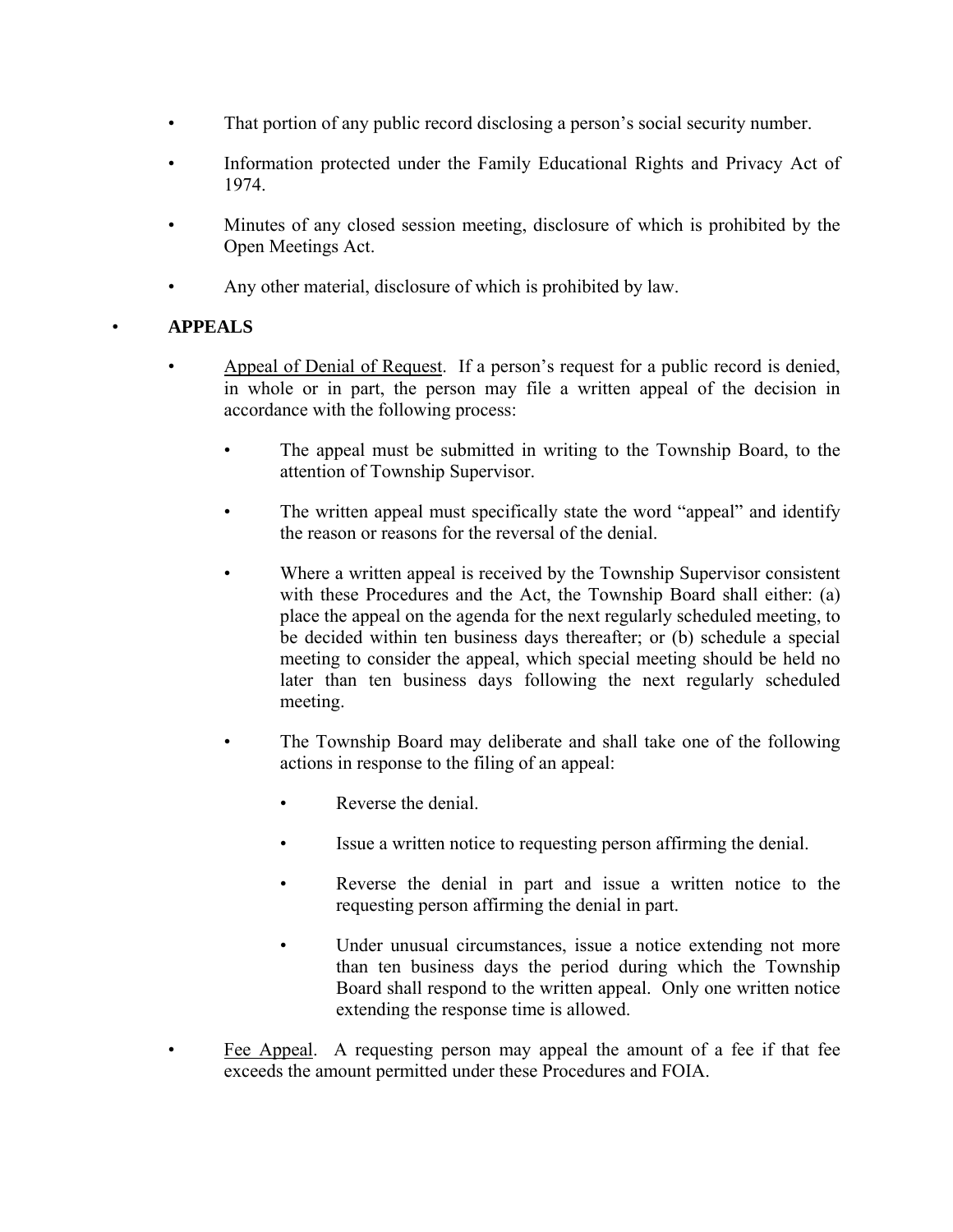- An appeal on the amount of the fee may be made to the Township Board in accordance with the provisions of Article VIII.A., above. In the fee appeal, the requesting person must specifically include the word "appeal" and identify how the required fee exceeds the amount permitted under these Procedures or the Act.
- Notwithstanding B.1., above, and in accordance with FOIA, a requesting person may commence a civil action in the Kent County Circuit Court for a fee reduction; provided, however that such appeal must be filed within 45 days after receiving the notice of the required fee or a determination of an appeal to the Township Board. If the requesting person files a fee appeal with the Circuit Court, the Township will not complete the processing of the written request for the public record at issue until the court resolves the fee dispute.
- Within 10 business days after receiving a written appeal under this subsection B, the Township Board shall do one of the following:
	- Waive the fee.
	- Reduce the fee and issue a written determination to the requesting person indicating the specific basis under section 4 of FOIA and these Procedures that supports the remaining fee. The determination shall include a certification from the Township Supervisor, on behalf of the Township Board, that the statements in the determination are accurate and that the reduced fee amount complies with the Procedures and Section 4 of the Act.
	- Uphold the fee and issue a written determination to the requesting person indicating the specific basis under Section 4 of the Act that supports the required fee. The determination shall include a certification from the Township Supervisor, on behalf of the Township Board, that the statements in the determination are accurate and that the fee amount complies with the Procedures and Section 4 of the Act.
	- Issue a notice extending for not more than 10 business days the period during which the Township Board must respond to the written appeal. The notice of extension shall include a detailed reason or reasons why the extension is necessary. The Township Board shall not issue more than one notice of extension for a particular written appeal.
- In accordance with FOIA, the Township Board is not considered to have received a written fee appeal until the first regularly scheduled meeting of the Township Board following submission of the written appeal.